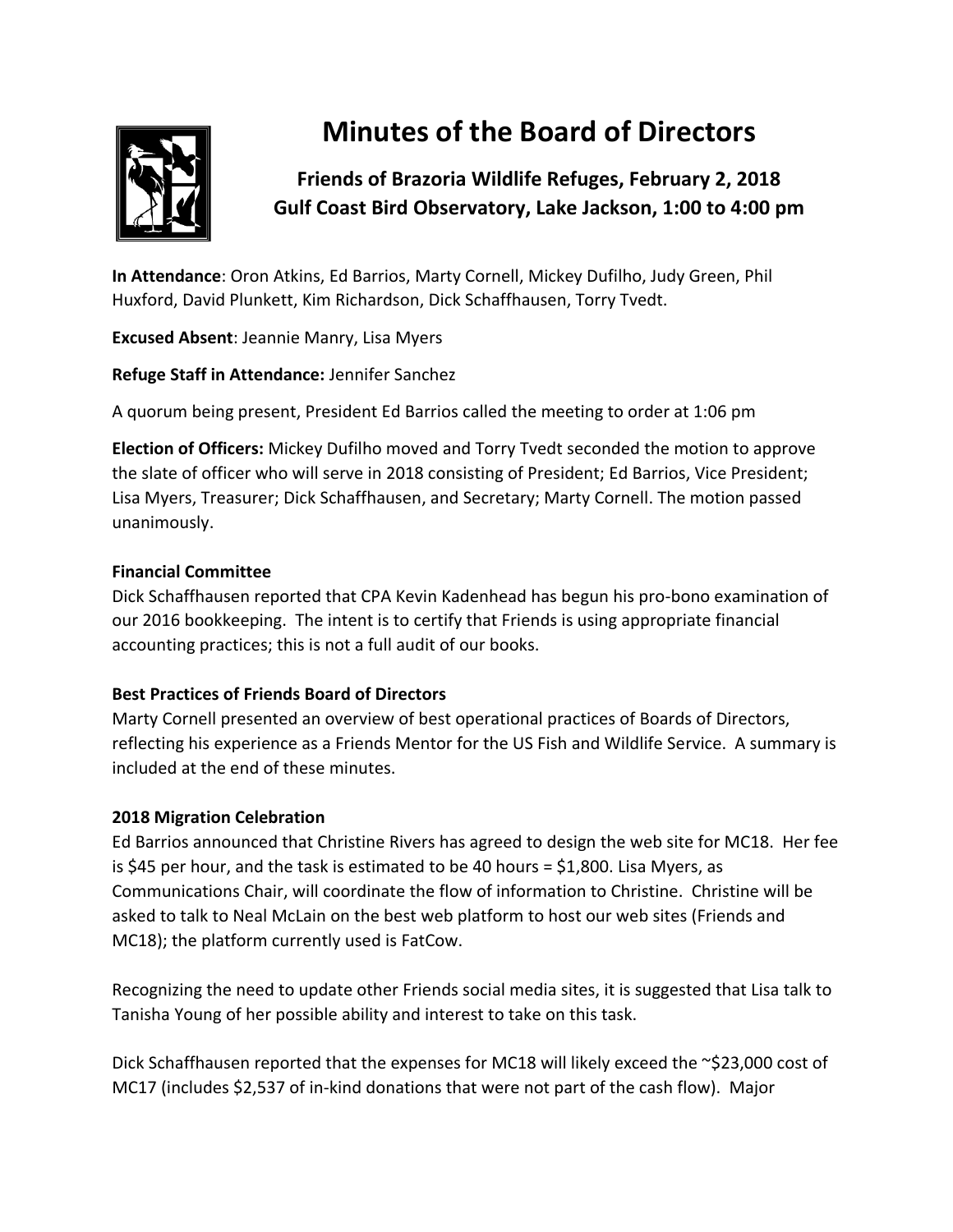additional costs will be expenses incurred by our guest speaker, Stewart Mackenzie of Bird Studies Canada, and the cost of contracting the update of the MC18 web site. Dick noted that about \$10,000 remains in our account dedicated to Migration Celebrations.

Dick **motioned** that "**The Board of the FOBWR authorizes the expenditure of up to \$30,000 for the operation of MC18, with funds to come from sponsorships, donations, and event fundraising activities.**" Judy Green seconded the motion; motion passed unanimously.

Jennifer Sanchez noted that the Complex is receiving quite a few inquiries about the MC18 photo contest. Ed clarified that Denise Kaplan has assumed responsibility for the photo contest and will attend to publishing contest rules and deadlines upon her return from vacation this weekend.

#### **Appreciation Dinner**

The 2018 Volunteer Appreciation Dinner will be held on Tuesday evening, February 26<sup>th</sup> at the Clute Community Center, starting at 5:30 pm. A dinner featuring seafood and chicken gumbos will be served at 6:00; Marty Cornell will lead the cooking and serving crew. As is the custom, refuge staff will provide desserts.

Dick Schaffhausen will provide Jennifer with photos from ATFN17 which she will include in her year in review.

Ed Barrios will also recognize Ron Bisbee for his many years of service on the FOBWR board. Jennifer will provide Ed with photos of Ron early in his career, and Ed will check with Brenda Bisbee for other incriminating photos. The board will collect contributions for a gift for Ron; aprons are recommended because of his love for cooking. Phil will arrange for custom-made aprons from Sweeny Graphics.

Ed Barrios paid the required deposit of \$100 to cover a police officer because of our serving BYOB; this fee is not refundable.

#### **Pre-purchase Discovery Grants**

Mike Lange suggested that Friends pursue our forth \$300,000 grant from Houston Endowment (HE) to enable the continued research on title and other documents of lands that could be added to the Complex. We currently have about \$90,000 left in the third Houston Endowment Grant. Judy Green **moved**, and Phil Huxford seconded the motion that "**The board of the FOBWR authorizes the pursuit of the forth \$300,000 grant from Houston Endowment for prepurchase land discovery activities.**" Grant Administrator Marty Cornell will apply for this new grant. The motion passed unanimously.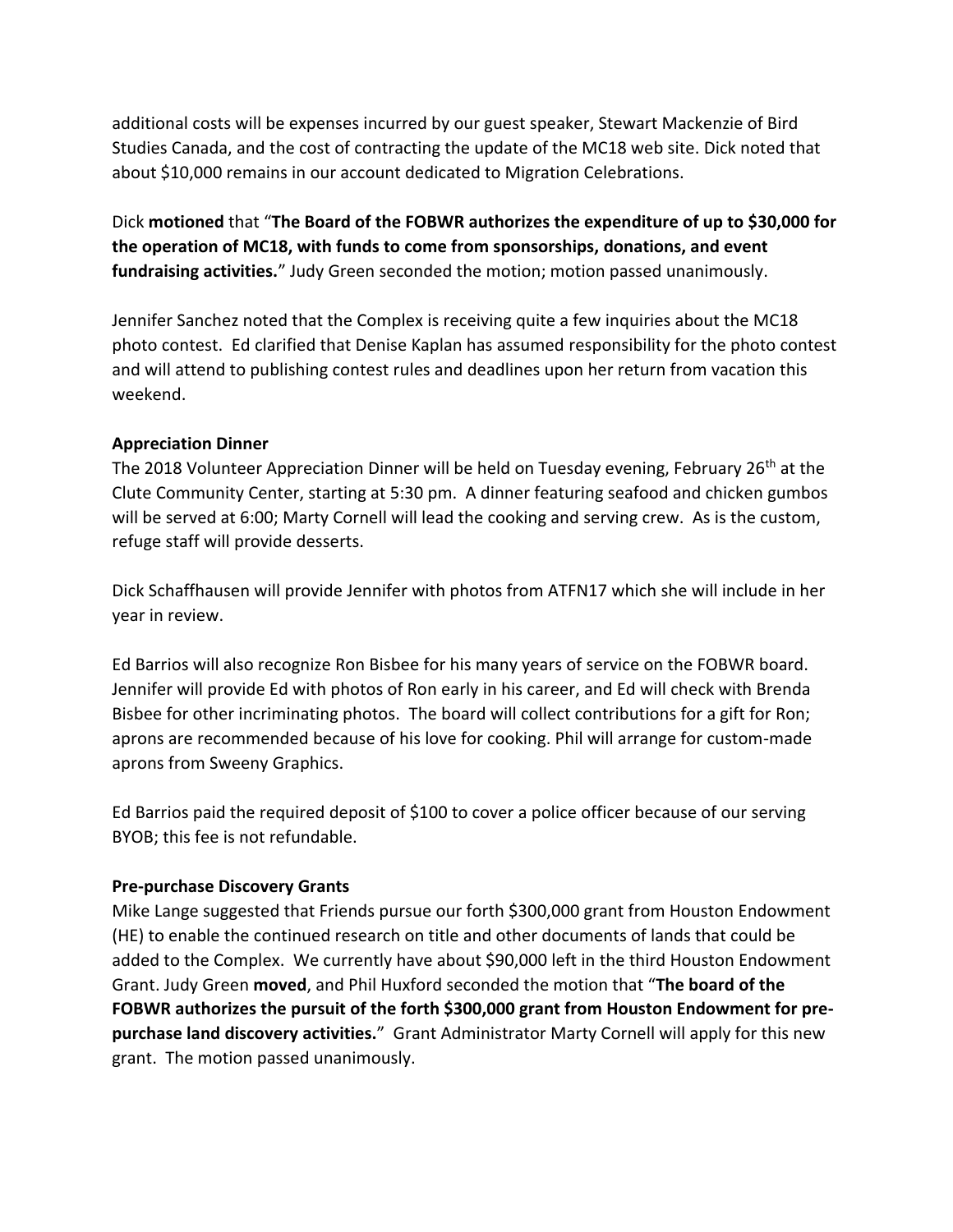Mike would like Friends to authorize another \$8,000 of the HE grant funds to be used for prepurchase discovery activity on Follett Island land parcels, which will become the property of the Texas Parks and Wildlife Department. This money would be in addition to the \$17,000 already authorized for this purpose. Funds from the HE are designated to be used for potential purchases by the U.S. Fish and Wildlife Service, however Jennifer Sanchez authorized the diversion of the requested funds toward this TPWD objective. **Mickey Dufilho moved**, and Phil Huxford seconded, that "**The board of the FOBWR authorizes the increase of expenditures for pre-purchase discovery activities of Follett Island land parcels from the current \$17,000 to up to \$25,000.**" The motion passed unanimously.

#### **Friends Academy**

Ed will enter a request through Tom Schneider that two members of the board, Kim Richardson and Lisa Myers, apply for attendance at the August, 2018 Friends Academy. Dick Schaffhausen, who attended the 2017 academy, noted that several Friends groups sent two delegates to his training session. Kim will have preference if we are only granted one attendee.

#### **Job Descriptions**

Ed had asked each board member to submit descriptions of their leadership positions. Kim will collect these descriptions and render them in a uniform format. The descriptions of the roles of the four offices of the FOBWR are part of our bylaws. Other job descriptions will be part of our Policy and Procedures.

## **Scheduled Meeting of the Board**

Future board meetings will occur on the second Friday of odd-numbered months, for a total of six meetings per year. The starting time will be 1:00 pm; location may vary. The next board meeting will be on March 9, 2018

## **Best Practices for Friends Board of Directors**

- ➢ Focus on Mission-driven goals that support their Refuge/Complex
- $\triangleright$  Formally meet once per quarter with structured agenda
- $\triangleright$  Attend to Governance at each board meeting
- $\triangleright$  Delegate to committees
- $\triangleright$  Know the roles and responsibilities of each other
- $\triangleright$  Each member actively engaged in leadership role
- $\triangleright$  Have a high degree of mutual respect and trust.
- $\triangleright$  Regularly-scheduled Meetings
- $\triangleright$  Limit terms
- ➢ Need-driven Recruitment Process
- ➢ Execute a Succession Plan
- ➢ Seek Diversity
- $\triangleright$  Have a living Strategic Plan